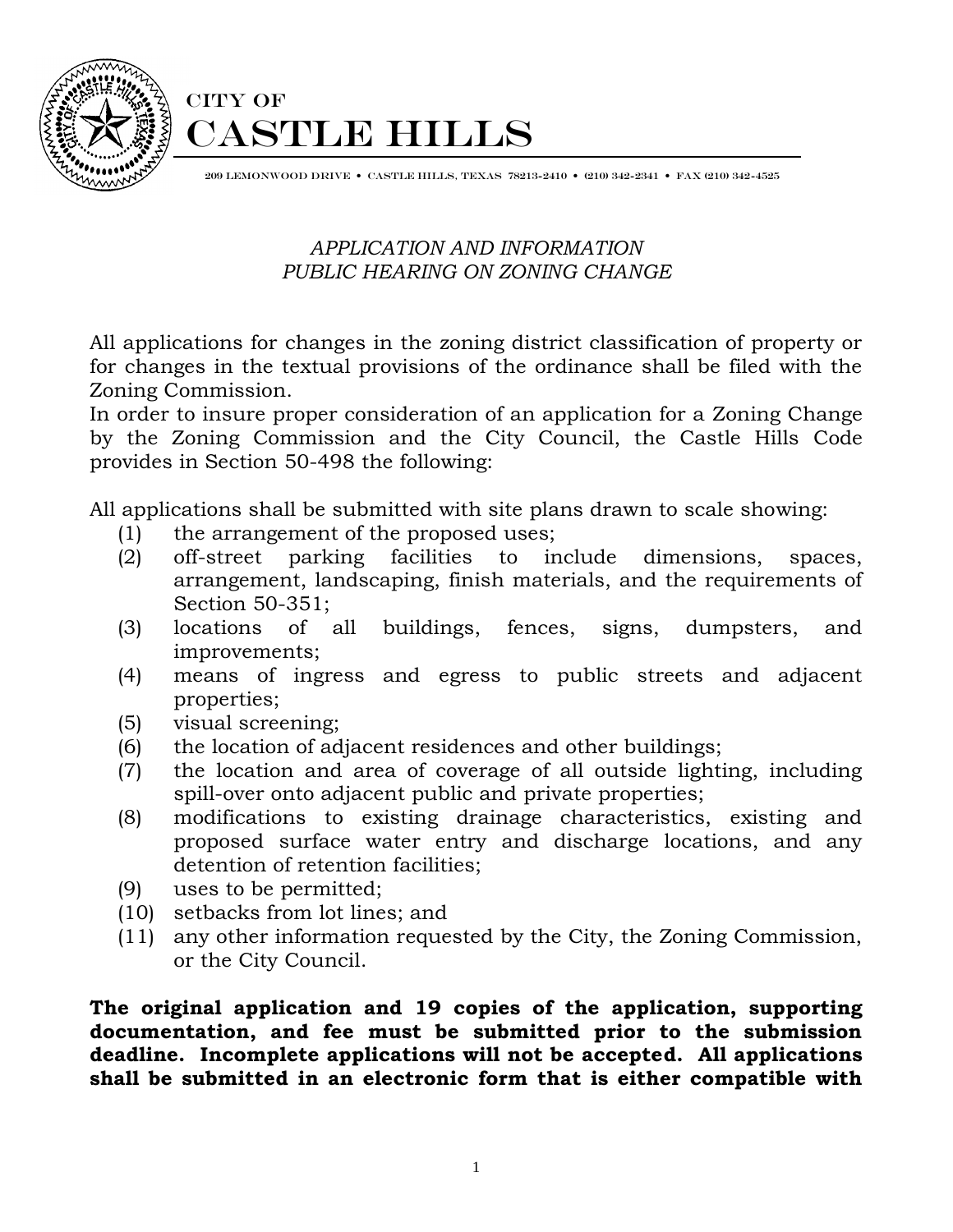### **the City's computer software or in Adobe Acrobat, in addition to the original hard copy.**

The City Manager shall file the application and report on the application to the Zoning Commission, which shall conduct a public hearing and make a recommendation to the City Council.

The person or persons making such application shall have permission in writing, signed by the owner or owners of record of the property being considered for rezoning. Such written permission must accompany any such application for rezoning. An "Owner Affidavit" is attached.

### *The application for REZONING shall be accompanied by a non-refundable filing fee of \$500.00.*

The Zoning Commission meets the 1st Tuesday of every month upon request at 7:00 P.M. All requests will be submitted a minimum of 30 days prior to the date of the Commission's hearing for proper channeling. Notices of the public hearing shall be sent to owners of real property lying within 500 feet of the property on which the request is proposed.

The applicant or his representative must be present at the Hearing in order for the application to be considered.

The applicant shall post a City provided sign on the property in question advising the public of the application and of the Zoning Commission hearing date on the application. A sign must be visible from each street that borders the property and shall be posted within seven (7) days of the filing date of the application and be maintained until the day after the hearing. Sign location shall be subject to City approval.

The Zoning Commission shall make a written report of recommendations to the City Council. This report shall be signed by the Commission's Chairman and kept on file in the office of the City Manager.

The City Council meets regularly the 2nd Tuesday of every month at 6:00 P.M. You will also be required to appear at the City Council meeting for a final decision.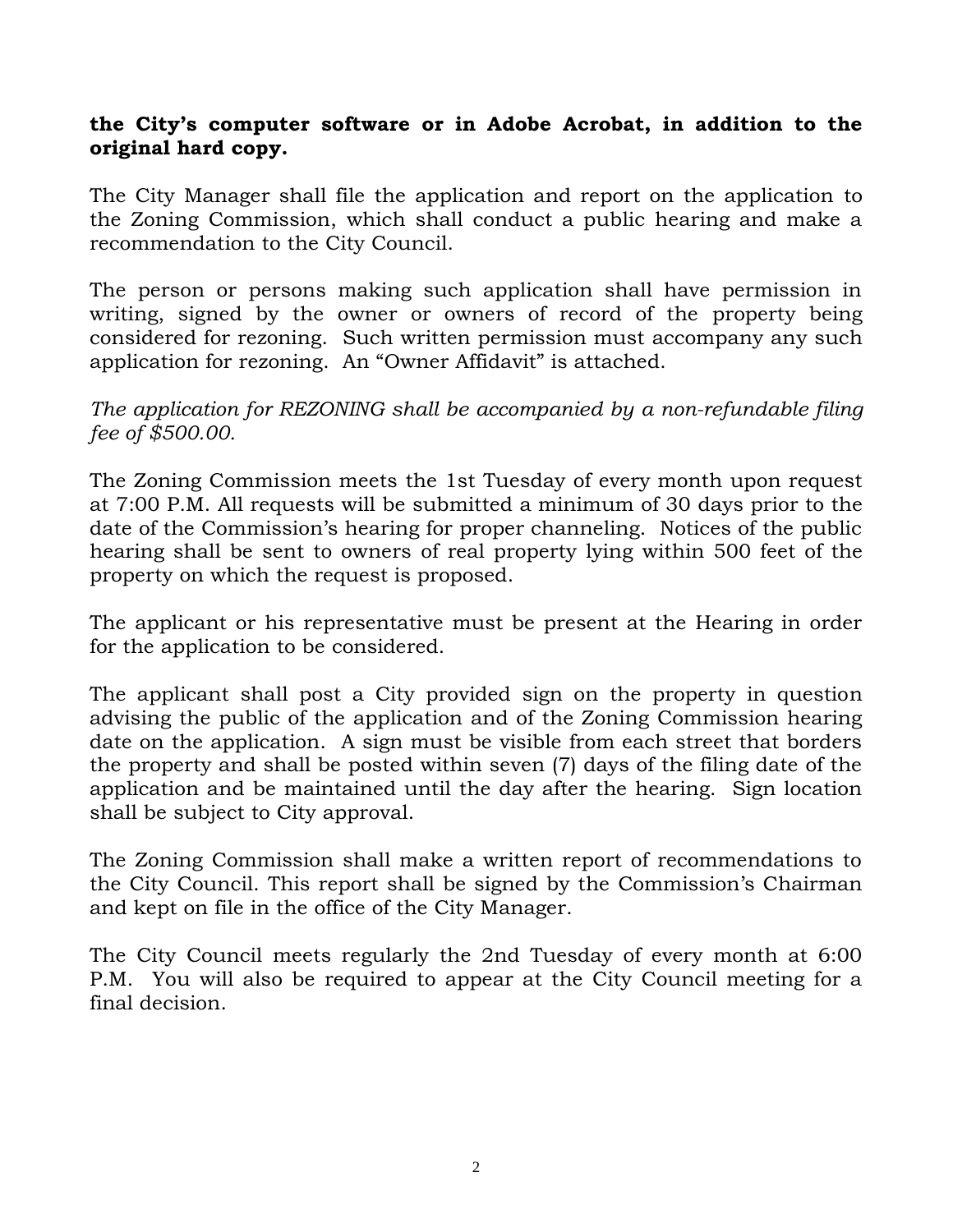#### *REQUEST FOR ZONING COMMISSION HEARING* REZONING

| <b>Property Address</b>                                    | Legal Description                                         |
|------------------------------------------------------------|-----------------------------------------------------------|
| Applicant's Name                                           | Address & Phone #                                         |
| Property Owner                                             | Address & Phone #                                         |
| Proposed Zoning District and Use of Building or Property   |                                                           |
| Please provide your written request for the Hearing below. |                                                           |
|                                                            |                                                           |
|                                                            |                                                           |
|                                                            |                                                           |
|                                                            |                                                           |
|                                                            |                                                           |
| <b>SIGNATURE OF APPLICANT</b>                              | <b>DATE</b>                                               |
| Date of Hearing                                            |                                                           |
|                                                            | Acceptance of application subject to review by City Staff |
|                                                            | Date                                                      |